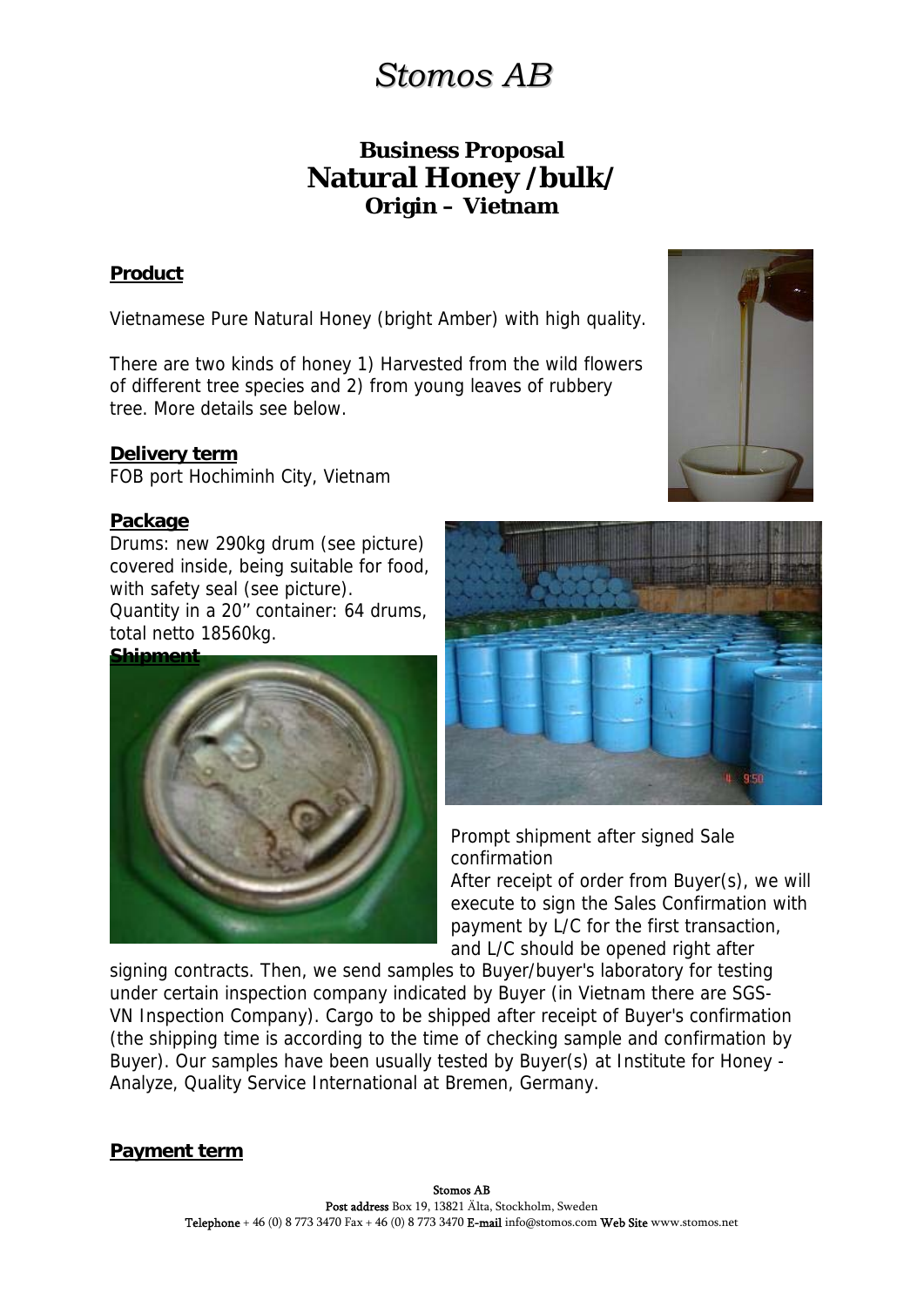# *Stomos AB*

Irrevocable L/C for 100% of Invoice Value

#### **Quality**

The Product meets USFDA import regulations (for exporting to American market).

### **Samples**

The Sample of Honey should be approved by the Buyer prior shipment.

### **Specification**

- Moisture : 18.5% Max.
- Reducing sugar: 65% Min.
- Saccharine : 5% Max.
- HMF : 20 mg/Kg Max.
- Diastase : 10 Gote Min.
- Free axid : 40m Val/Kg Max.
- Free from any antibiotic .

(In accordance with USDA and USFDA food law, Standard Vietnamese export quality).

Product is homogeneous and unadulterated, free from chloramphenicol and nitrofural residues, free form pesticides, antibiotics, sulfonamides.

The Honey is free from malignant foulbrood, varroasis, acarine and nosemosis and none of the said disease have been found, at least for the last six months within a radius of the 5 km around the apiaries and the honey was not in contact with bees for the last 48 hours before shipping.

#### **Honey sorts**

#### 1. Flower honey

From the following flowers depending on the season time:

- 1. Coffee This honey has the highest price among the flower honey.
- 2. Cashew
- 3. Longan only in May July and November.
- 4. Rambutan
- 5. Litchi This honey is exploited only at the North of Vietnam.

#### 2. Leaves honey

Rubber honey (honeydew –leaves honey).This honey is exploited directly from rubber tree when it changes its young leaves every year reckoning from Feb. - May.